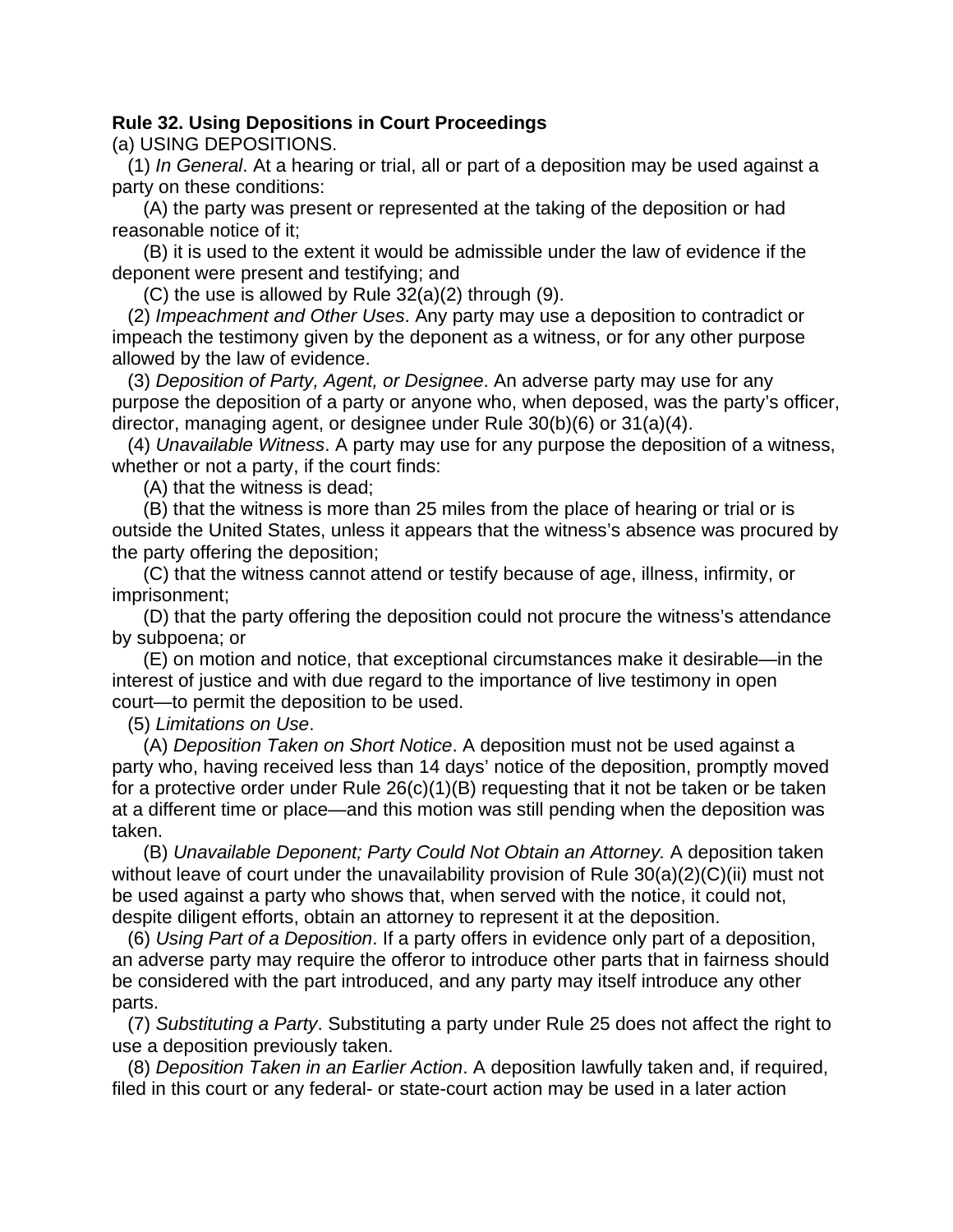involving the same subject matter between the same parties, or their representatives or successors in interest, to the same extent as if taken in the later action. A deposition previously taken may also be used as allowed by the law of evidence.

 (9) *Videotape Deposition of Physicians or Experts*. A videotape deposition of a treating or consulting physician or of any expert witness may be used for any purpose, unless otherwise ordered by the court for good cause, even though the witness is available to testify, if the notice of that deposition specified that it was to be taken for use at trial.

(b) OBJECTIONS TO ADMISSIBILITY. Subject to Rules 28(b) and 32(d)(3), an objection may be made at a hearing or trial to the admission of any deposition testimony that would be inadmissible if the witness were present and testifying.

(c) EFFECT OF TAKING OR USING DEPOSITIONS. A party does not make a person the party's own witness for any purpose by taking the person's deposition. The introduction in evidence of the deposition or any part of it for any purpose other than that of contradicting or impeaching the deponent makes the deponent the witness of the party introducing the deposition, but this does not apply to the use by an adverse party of a deposition under Rule 32(a)(3). At the hearing or trial, any party may rebut any relevant evidence contained in a deposition whether introduced by that party or by any other party.

## (d) WAIVER OF OBJECTIONS.

 (1) *To the Notice*. An objection to an error or irregularity in a deposition notice is waived unless promptly served in writing on the party giving the notice.

 (2) *To the Officer's Qualification*. An objection based on disqualification of the officer before whom a deposition is to be taken is waived if not made:

(A) before the deposition begins; or

 (B) promptly after the basis for disqualification becomes known or, with reasonable diligence, could have been known.

(3) *To the Taking of the Deposition*.

 (A) *Objection to Competence, Relevance, or Materiality*. An objection to a deponent's competence—or to the competence, relevance, or materiality of testimony is not waived by failure to make the objection before or during the deposition, unless the ground for it might have been corrected at that time.

 (B) *Objection to an Error or Irregularity*. An objection to an error or irregularity at an oral examination is waived if:

 (i) it relates to the manner of taking the deposition, the form of a question or answer, the oath or affirmation, a party's conduct, or other matters that might have been corrected at that time; and

(ii) it is not timely made during the deposition.

 (C) *Objection to a Written Question*. An objection to the form of a written question under Rule 31 is waived if not served in writing on the party submitting the question within the time for serving responsive questions or, if the question is a recross-question, within 7 days after being served with it.

 (4) *To completing and Returning the Deposition*. An objection to how the officer transcribed the testimony—or prepared, signed, certified, sealed, endorsed, sent, or otherwise dealt with the deposition—is waived unless a motion to suppress is made